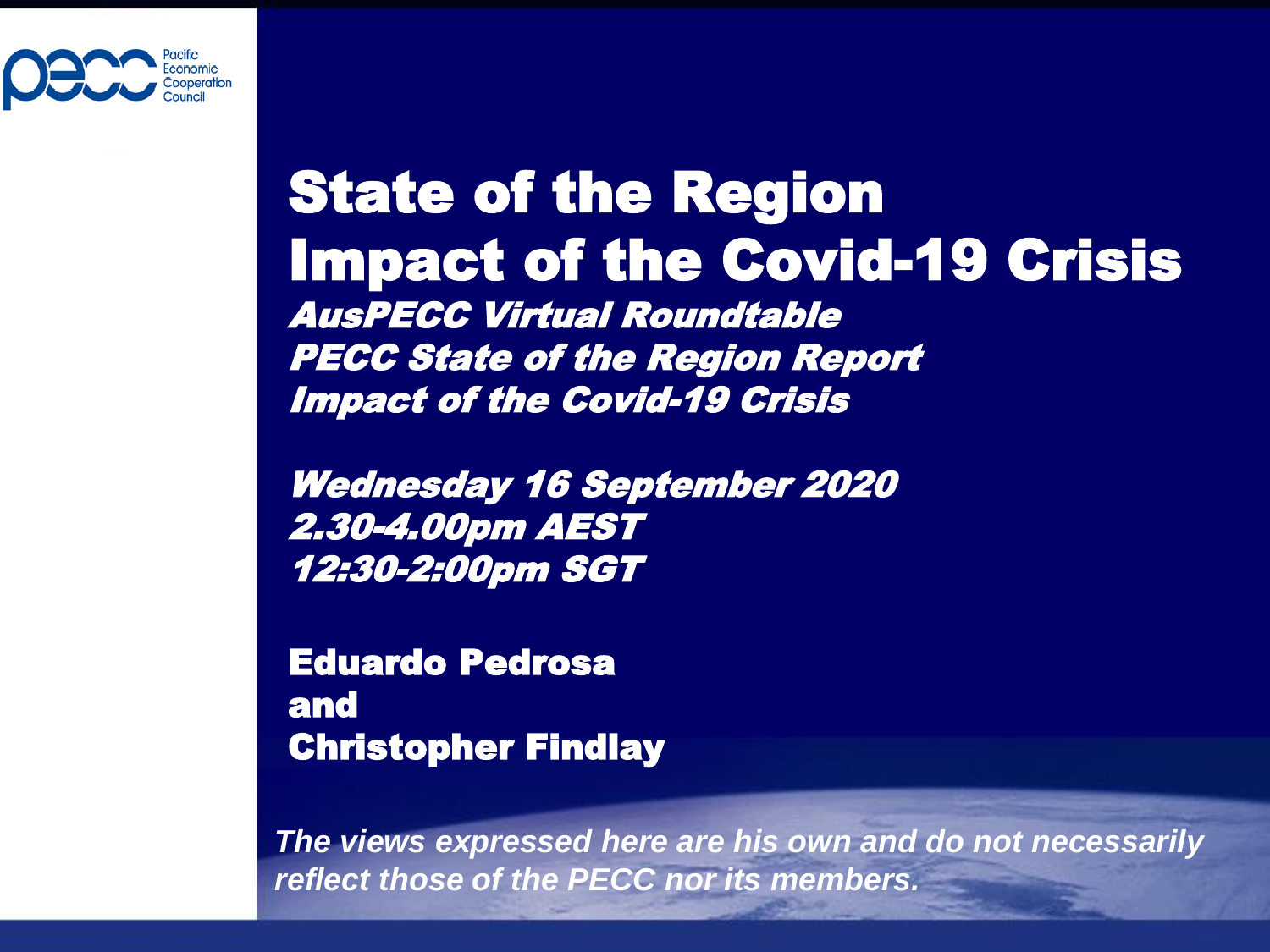

# State of the Region Survey Covid-19

- Survey period: 19 May to 12 June 2020
- 710 regional policy experts
	- Government

Decision-makers or senior advisors to decision-makers.

– Business

Panelists should be from companies who have operations in a number of Asia-Pacific economies or conduct business with a number of partners from the region. ABAC members as well as past ABAC members.

– Non-government: Research Community/Civil Society/Media These included presidents of institutes concerned with Asia-Pacific issues, heads of departments, senior professors, and correspondents covering international affairs.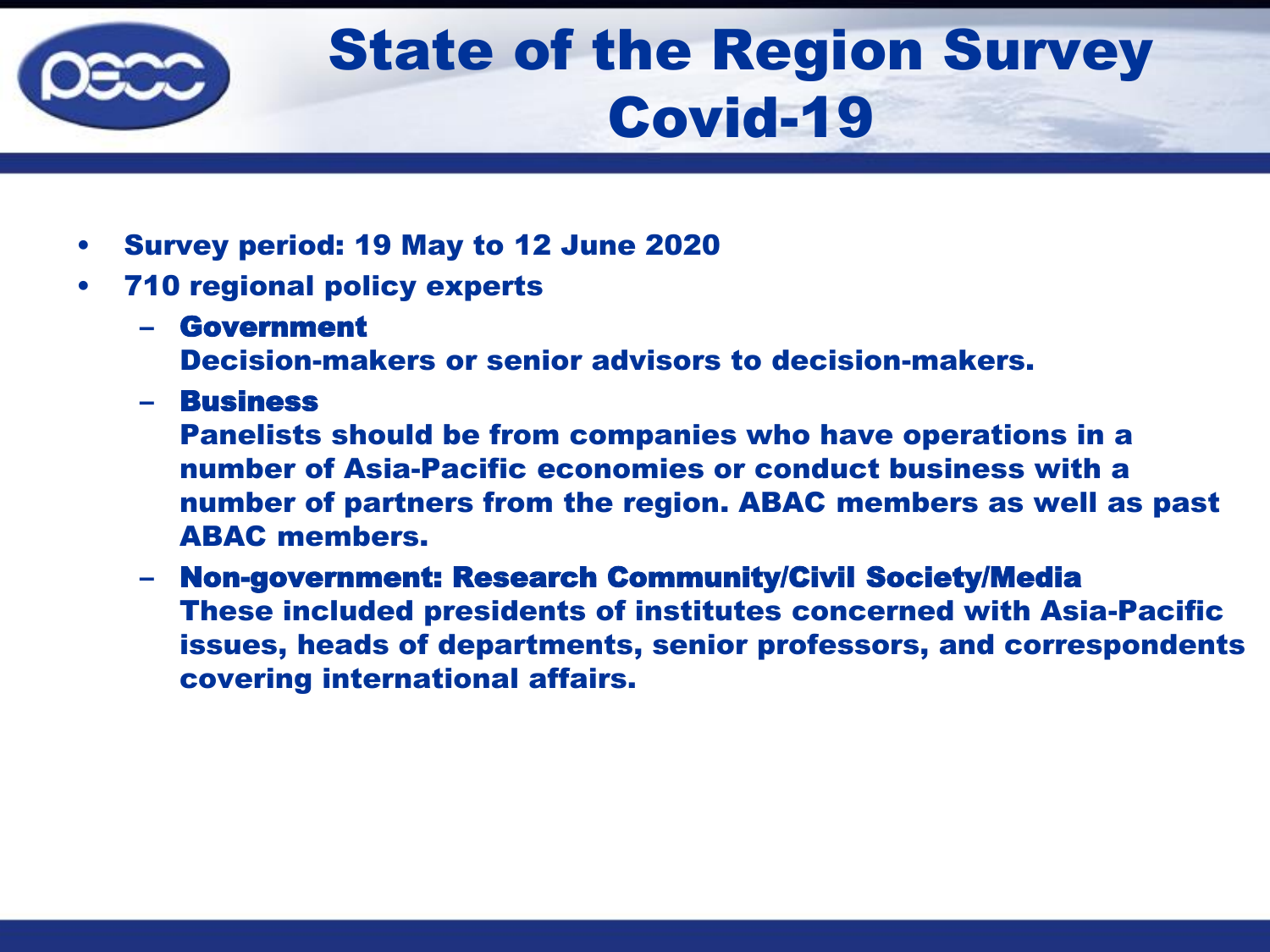

# High Level Messages from Report

- High degree of pessimism on the economic outlook
- The importance international cooperation
	- Immediate
	- In exiting from the lockdown
	- In a sustainable recovery
- How the crisis has accelerated existing trends that we have been grappling with for the past few years
	- The digital economy
- Opportunity for APEC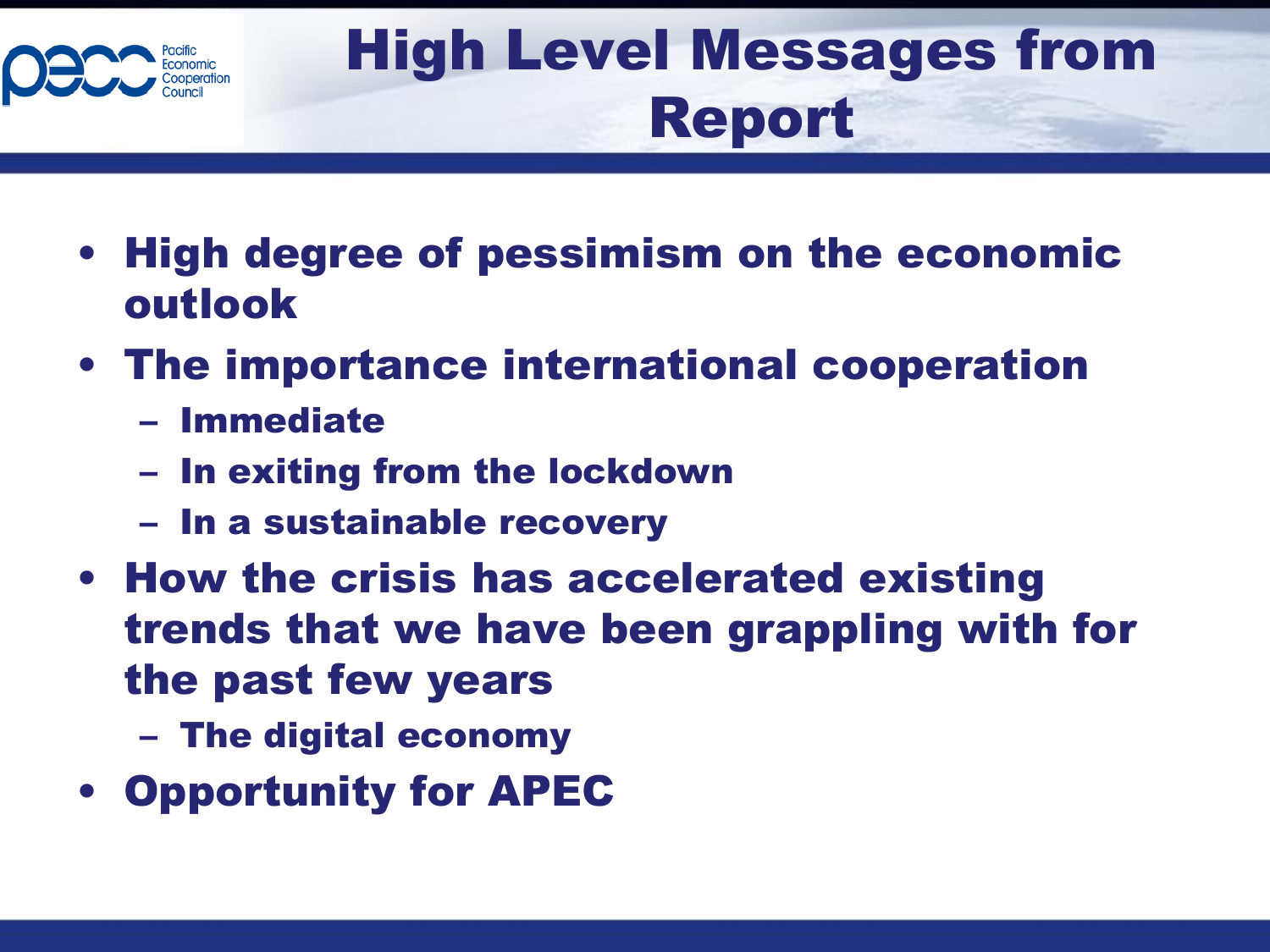

# Pessimistic view of the economic outlook



*Question: Please give an assessment of the impact the COVID-19 crisis will have on your economy over the following time periods compared to last year. Average weighted growth based perception survey.*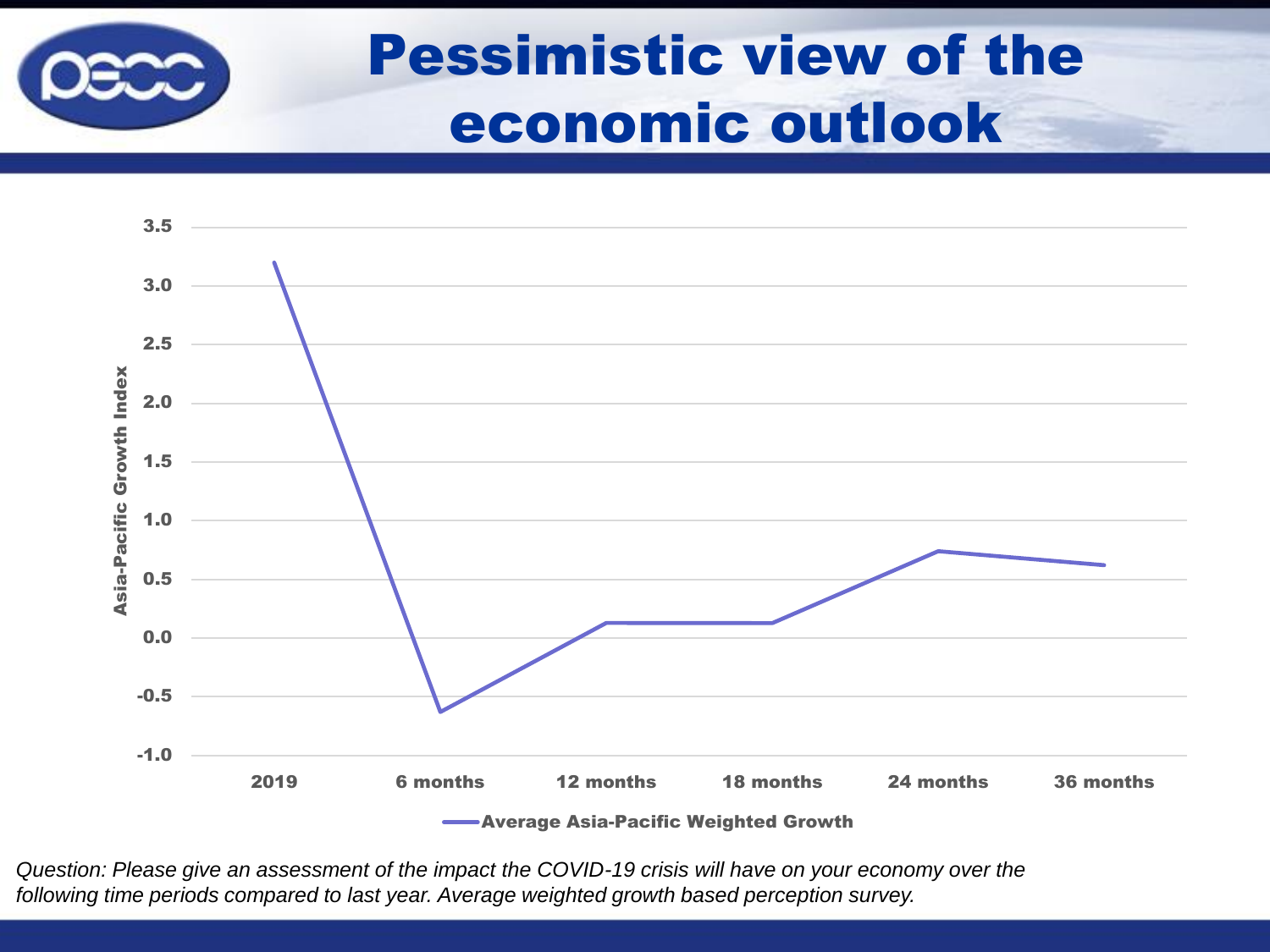

# Top 5 Risks to Growth

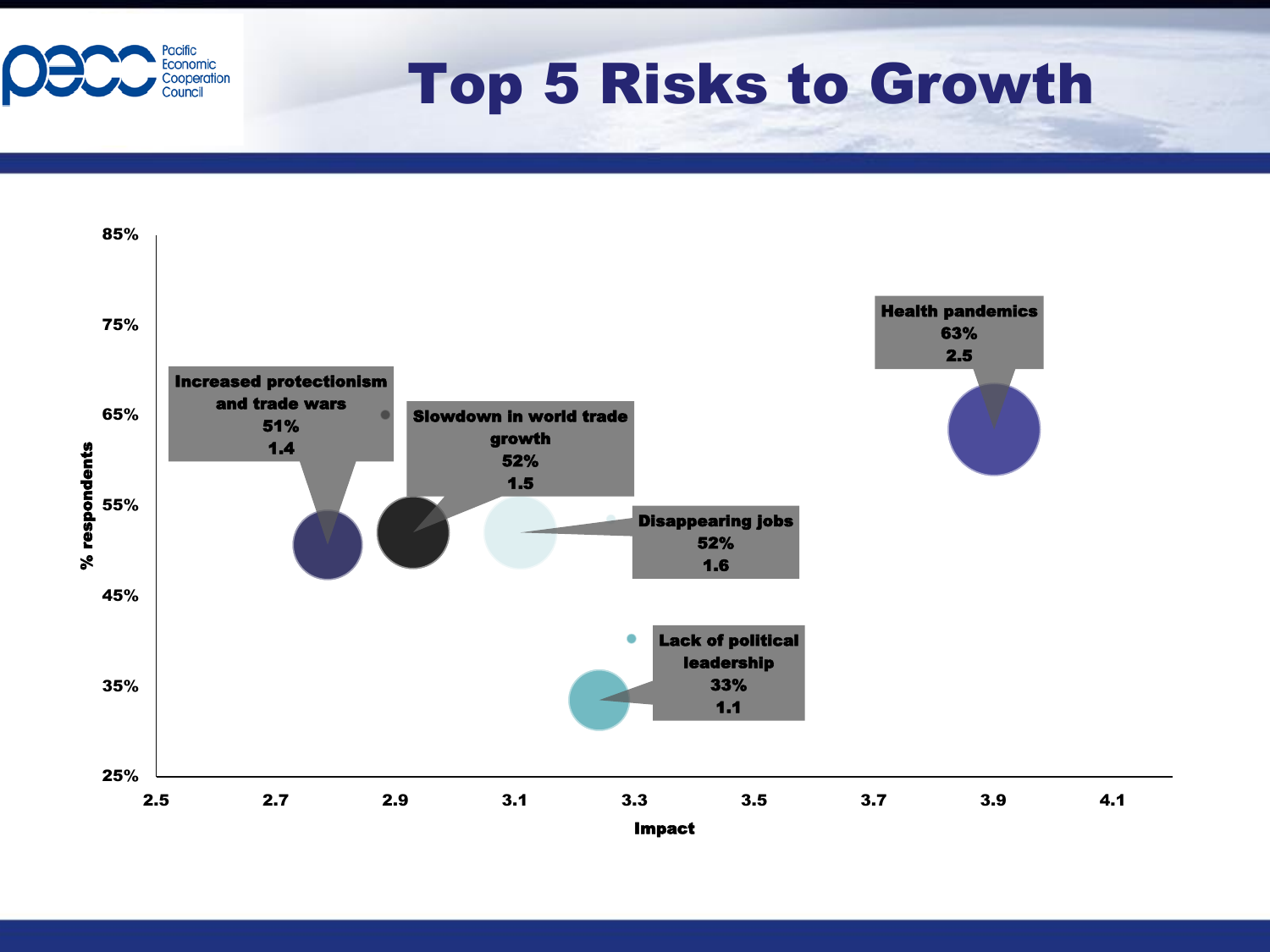





#### **The Spread of the Virus Across Regions** Impact of the Covid-19 Crisis on Merchandise Trade Growth



 $\blacksquare$  Jan-20  $\blacksquare$  Feb-20  $\blacksquare$  Mar-20  $\blacksquare$  Apr-20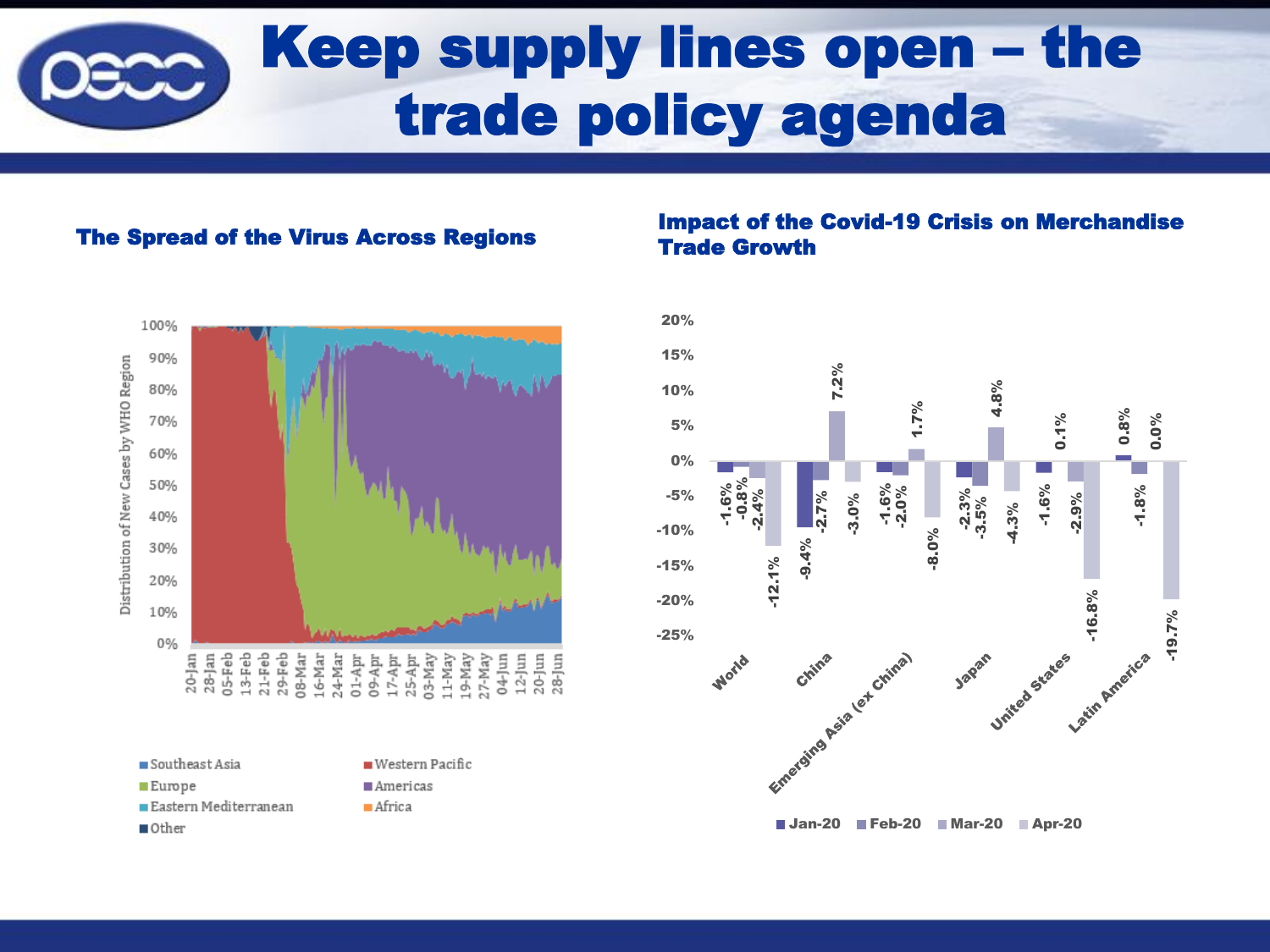# Priority Issues for Regional Cooperation





*Question: Please rate how important you think it is for APEC to strengthen cooperation on these issues among its members as well as with other regional organizations in combating Covid19?*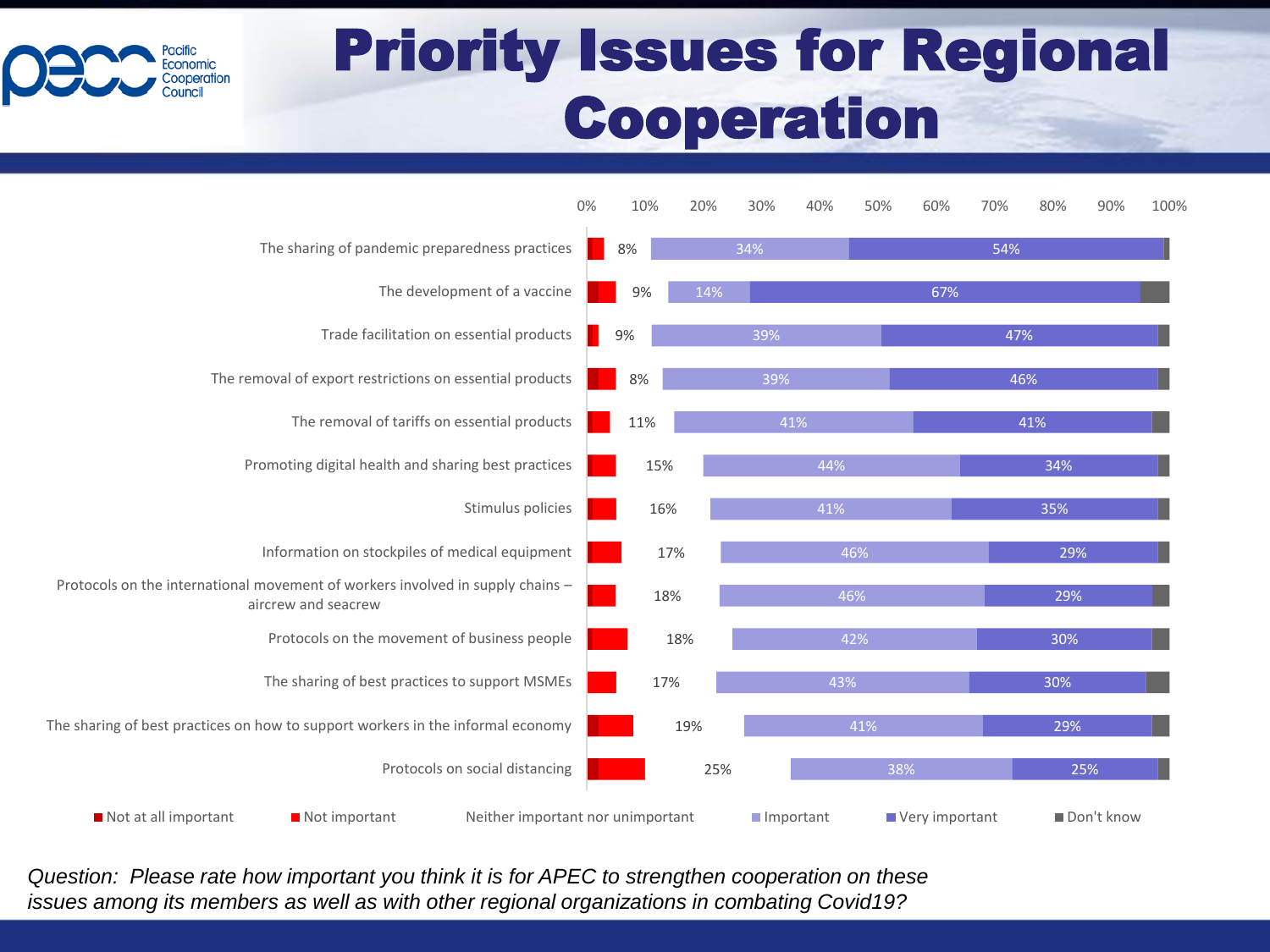# Factors for Consideration for Exiting from Lockdown



|                                                                                                                         | $0\%$ | 20% | 40% |     | 60% | 80% | 100% |
|-------------------------------------------------------------------------------------------------------------------------|-------|-----|-----|-----|-----|-----|------|
| Sufficient medical capacity to deal with expected number of cases                                                       |       | 28% |     | 66% |     |     |      |
| Evidence that the number of new cases is reducing                                                                       |       | 35% |     |     | 57% |     |      |
| The development of a vaccine                                                                                            |       | 17% |     |     | 69% |     |      |
| The availability of medical treatments for those found positive with COVID-19                                           |       | 34% |     |     | 57% |     |      |
| The capacity to quarantine and support those who test positive                                                          |       | 40% |     |     | 53% |     |      |
| The ability to prevent infection in people who are more at risk                                                         |       | 44% |     |     | 47% |     |      |
| The economic cost of the lockdown                                                                                       |       | 43% |     |     | 49% |     |      |
| International cooperation                                                                                               |       | 34% |     |     | 51% |     |      |
| The ability for businesses, schools, and child care facilities to implement effective<br>social and physical distancing |       |     | 50% |     |     | 39% |      |
| Effective contact tracing                                                                                               |       | 43% |     |     | 42% |     |      |
| The ability to undertake mass testing                                                                                   |       | 44% |     |     | 40% |     |      |
| Mental health and individual wellbeing                                                                                  |       |     |     | 51% |     | 23% |      |
| The ability to maintain lockdown procedures effectively beyond a certain time-length                                    |       |     |     | 48% |     | 26% |      |
| Zero new cases                                                                                                          |       |     |     | 33% |     | 28% |      |
| What neighboring economies are doing                                                                                    |       |     |     |     | 43% | 12% |      |
|                                                                                                                         |       |     |     |     |     |     |      |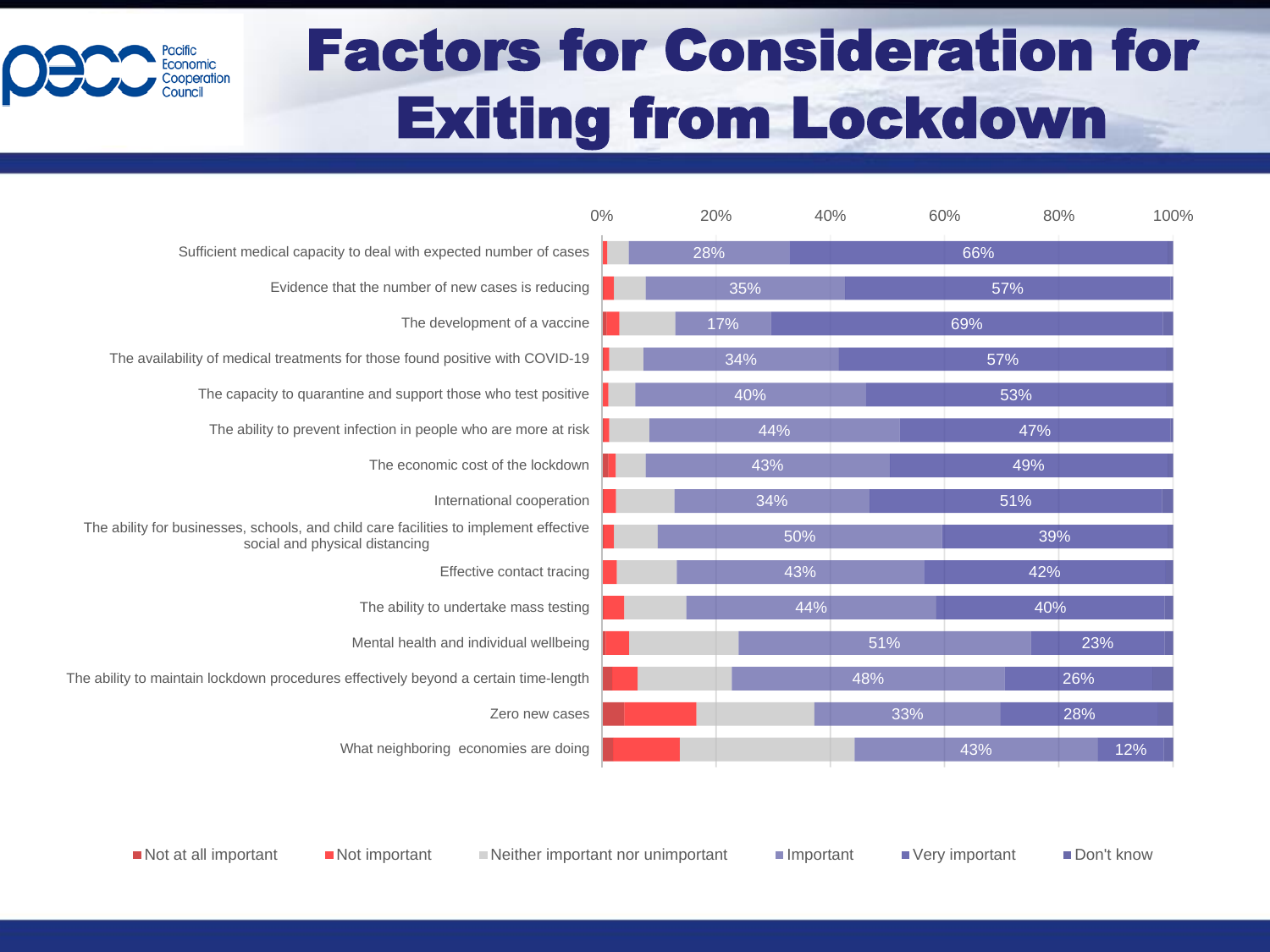**Pacific** Economic Cooperation Council

### Consequences of the COVID-19 crisis on the ways in which business is conducted



Disagree **Agree**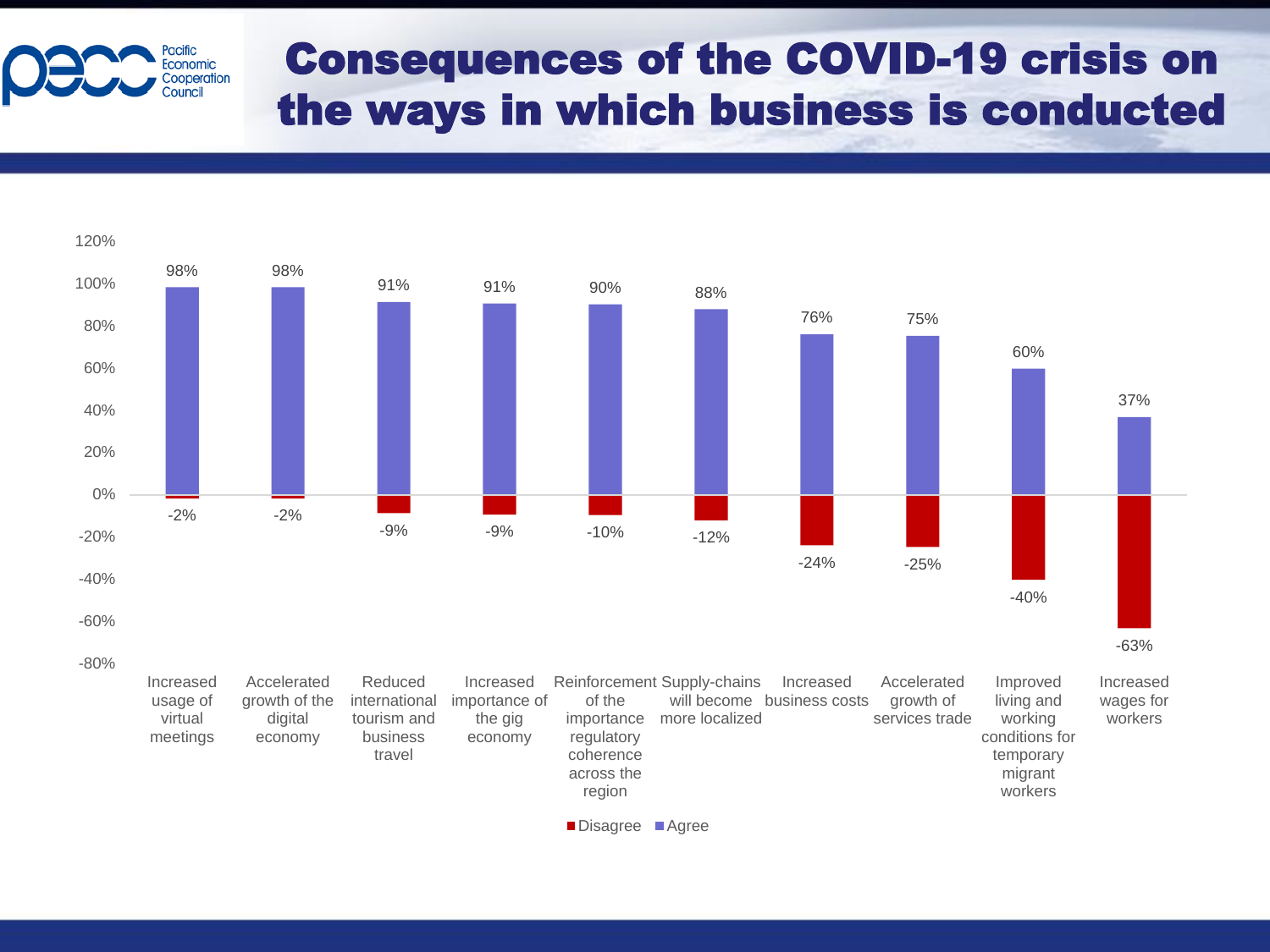

# Digital Adoption

#### Business App Downloads

#### The Link Between Business App Downloads and Workplace Closures

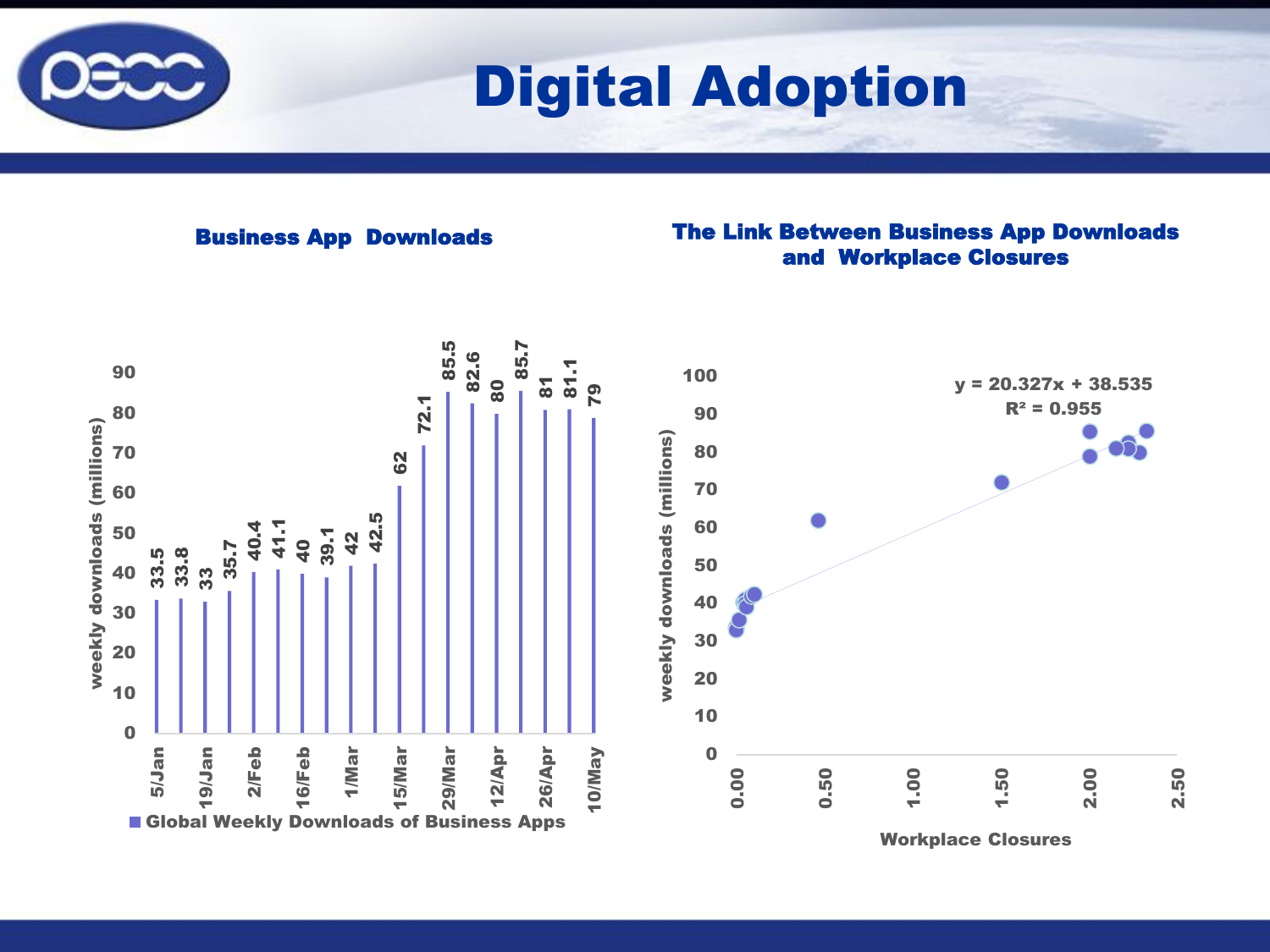#### Capacity Building Priorities for Asia-Pacific Emerging Economies



Economic Cooperation

0% 10% 20% 30% 40% 50% 60% 70% 80% 90%100%

% of respondents

■ Important ■ Very important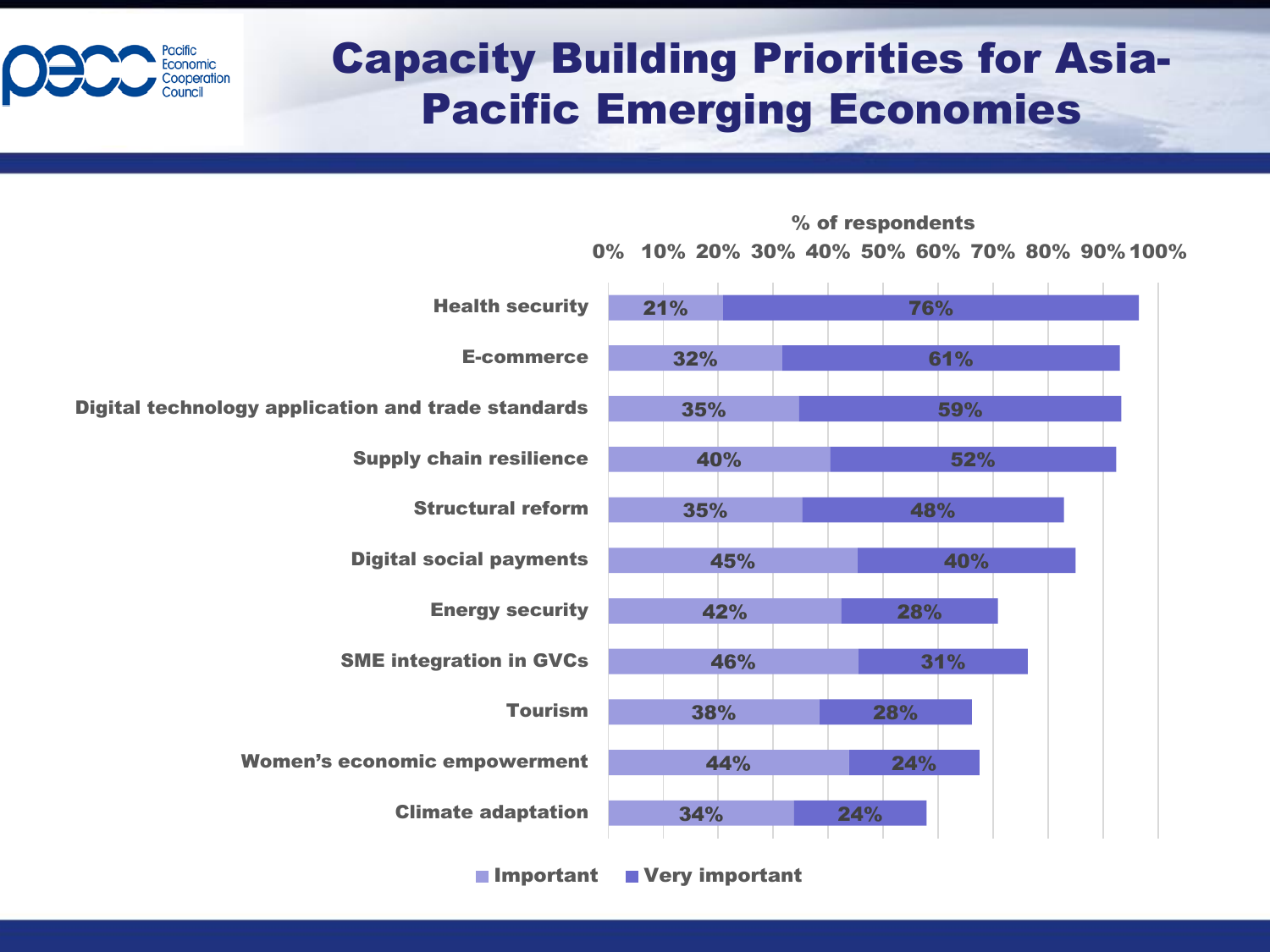

### Comparison of Advanced and Emerging Economy Views

#### Advanced

- 1. Health security
- 2. Supply chain resilience
- 3. Digital technology application and trade standards
- 4. E-commerce
- 5. Structural reform
- 6. Digital social payments
- 7. Tourism
- 8. Climate adaptation
- 9. Energy security
- 10.Women's economic empowerment

11.SME integration in GVCs

## **Emerging**

- 1. Health security
- 2. E-commerce
- 3. Digital technology application and trade standards
- 4. Supply chain resilience
- 5. Structural reform
- 6. Digital social payments
- 7. Energy security
- 8. SME integration in GVCs
- 9. Tourism
- 10.Women's economic empowerment
- 11.Climate adaptation